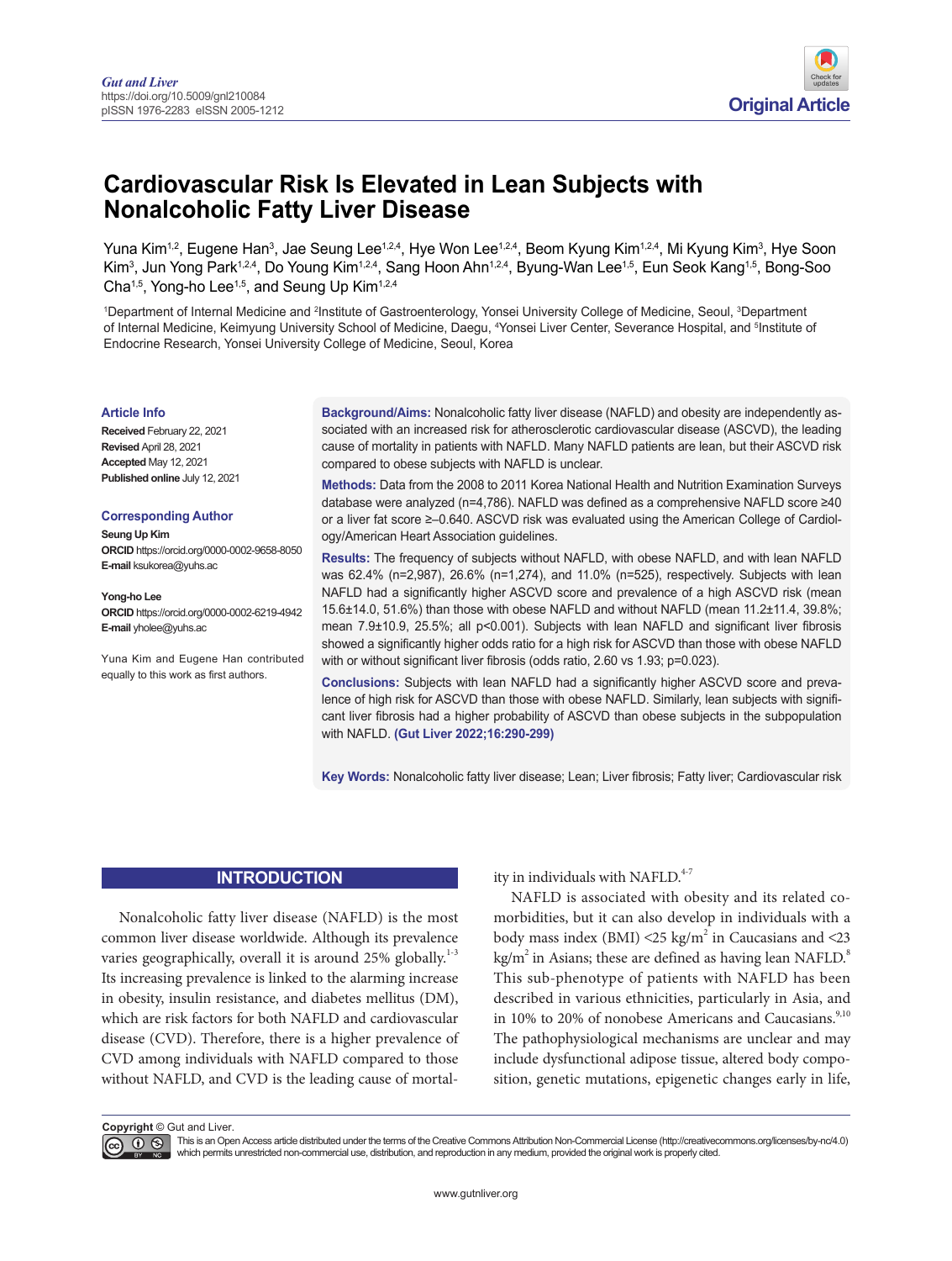<span id="page-1-1"></span><span id="page-1-0"></span>and a different gut microbiota composition.<sup>10-12</sup> Although this phenotype has a more favorable metabolic profile than obese NAFLD, patients with lean NAFLD can develop the full spectrum of liver damage that characterizes non-lean NAFLD.<sup>[13,14](#page-8-5)</sup> The natural history and long-term prognosis of patients with lean NAFLD are unclear, but lean NAFLD is not a benign condition. Some data suggest it is associated with a worse mortality rate and accelerated disease progression despite a more favorable metabolic risk profile.<sup>15,16</sup>

<span id="page-1-3"></span><span id="page-1-2"></span>NAFLD and obesity are independently associated with increased CVD risk.<sup>17-19</sup> However, the relative risks for patients with obese and lean NAFLD have not been analyzed. Thus, we investigated whether CVD risk differs according to obese versus lean NAFLD and NAFLD with significant liver fibrosis, using data from the Korea National Health and Nutrition Examination Survey (KNHANES).

### **MATERIALS AND METHODS**

### **1. Subjects**

<span id="page-1-4"></span>The KNHANES is a nationwide, population-based, cross-sectional health examination and survey that is annually conducted by the Division of Chronic Disease Surveillance of the Korea Disease Control and Prevention Agency of the Ministry of Health and Welfare to monitor the general health and nutritional status of the general civilian population of South Korea.<sup>20</sup> Subjects are randomly selected from 600 randomly selected districts in cities and provinces of South Korea to provide a representative sample of the Korean population.

As shown in Fig. 1, of the 37,753 subjects in the KNHANES 2008 to 2011, we initially selected 19,110 subjects aged ≥40 years (8,315 men and 10,795 women). Of these, 14,324 were excluded based on insufficient data to calculate the risk for atherosclerotic cardiovascular disease (ASCVD) or a history of ASCVD; positivity for serologic markers of hepatitis B virus or hepatitis C virus, or hepatocellular carcinoma at enrolment or a history thereof; heavy alcohol consumption (>210 g/week for men and >140 g/week for women); or insufficient clinical and laboratory information to calculate BMI or the magnitude of liver fibrosis or steatosis.

Written informed consent was secured from all subjects before the study began, and the KNHANES was conducted after approval by the Institutional Review Board of the Korea Disease Control and Prevention Agency (IRB numbers: 2008**–**04EXP-01-C, 2009**–**01CON-03**–**2C, 2010**–**02CON-21-C, and 2011**–**02CON-06C). The study protocol was also approved by the Institutional Review Board of Yonsei University Health System (IRB number: Y-2020-0133).

#### **2. NAFLD and liver fibrosis**

<span id="page-1-5"></span>NAFLD was defined using previously validated fatty liver prediction models (Supplementary Table 1): the comprehensive NAFLD score (CNS) and the NAFLD liver fat score (LFS); a CNS of ≥40 or an LFS of ≥**–**0.640 were considered indicative of NAFLD.<sup>21,22</sup> We assessed the fibrotic burden of subjects with NAFLD (n=1,799) using validated liver fibrosis prediction models: the NAFLD fi-



Fig. 1. Flow diagram of subject inclusion and exclusion in the Korea National Health and Nutrition Examination Surveys (KNHANES IV and V). Of 37,753 subjects, 4,786 were ultimately included (1,740 men and 3,046 women).

ACC/AHA, American College of Cardiology/American Heart Association; ASCVD, atherosclerotic cardiovascular disease; HBV, hepatitis B virus; HCV, hepatitis C virus; HCC, hepatocellular carcinoma; BMI, body mass index; WC, waist circumference; AST, aspartate aminotransferase; ALT, alanine aminotransferase.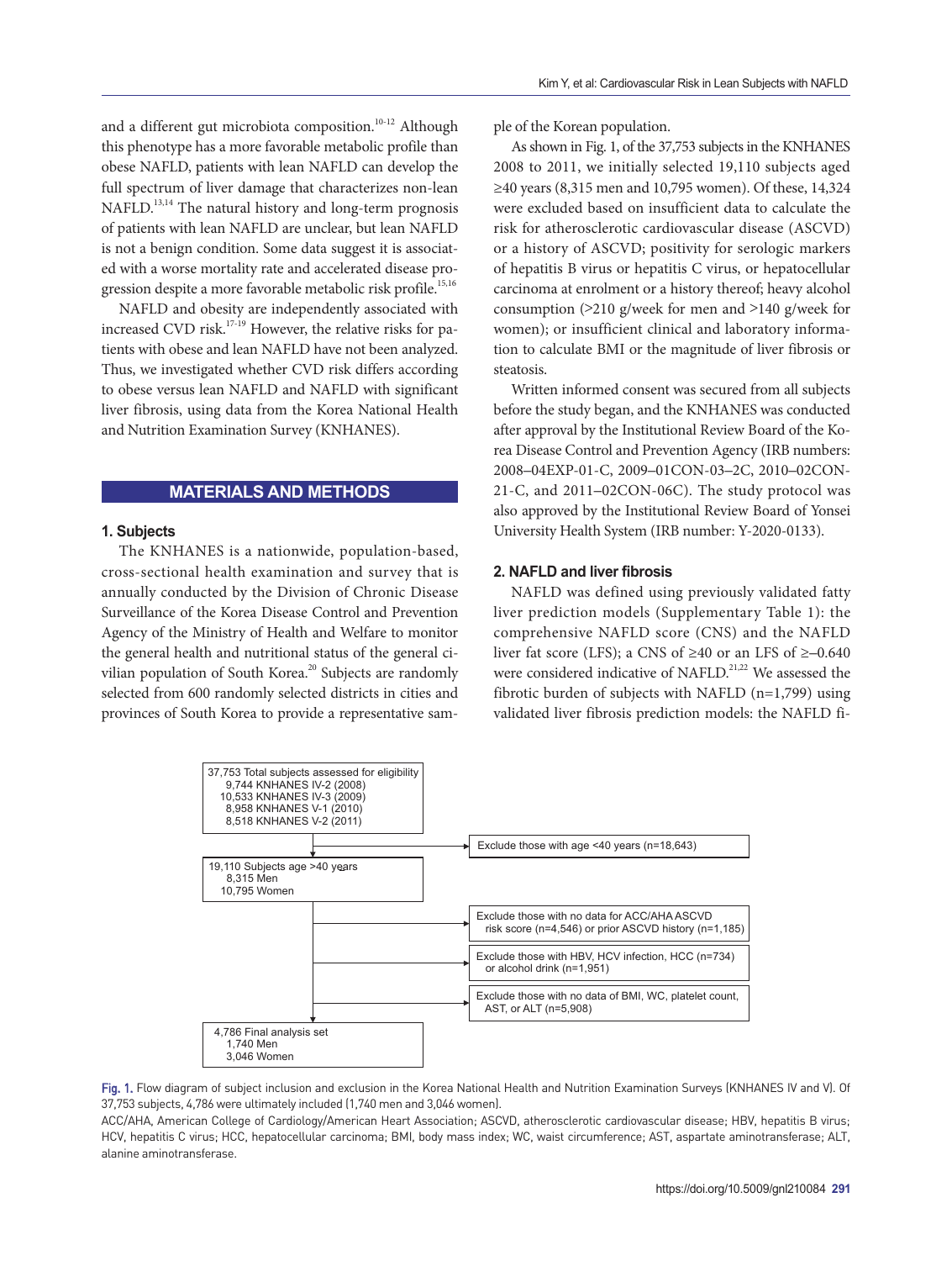<span id="page-2-0"></span>brosis score (NFS) and BARD score (Supplementary Table 1).<sup>23</sup> Significant liver fibrosis was defined as NFS ≥0.676 or BARD score ≥2. Firstly, CNS and NFS were used to define NAFLD and significant liver fibrosis, respectively. Then, LFS and BARD were used for validation.

# **3. Assessment of ASCVD risk and cardiometabolic disease components**

<span id="page-2-3"></span><span id="page-2-2"></span><span id="page-2-1"></span>ASCVD risk was evaluated using the 10-year ASCVD risk score from the 2013 American College of Cardiology/ American Heart Association (ACC/AHA) guidelines.<sup>[24](#page-8-11)</sup> Subjects with an ACC/AHA ASCVD risk >10% were considered to have a high probability of ASCVD. Based on the criteria for the Asian-Pacific region, $^{25}$  subjects were considered obese at BMI  $\geq$ 25 kg/m<sup>2</sup>. Central obesity was defined based on the waist circumference criteria of the Korean Society for the Study of Obesity (≥90 cm for men and ≥85 cm for women).<sup>25</sup> DM was defined based on use of insulin or oral hypoglycemic agents, fasting plasma glucose ≥126 mg/dL, or glycated hemoglobin ≥6.5%. Subjects were diagnosed as hypertensive at systolic blood pressure ≥140 mm Hg and diastolic blood pressure ≥90 mm Hg, or if they were taking antihypertensive medications. The estimated glomerular filtration rate was calculated using the epidemiology collaboration equation<sup>26</sup> and chronic kidney disease (CKD) was defined as estimated glomerular filtration rate <60 mL/min/1.73 m<sup>2,27</sup> Hyper-low-density lipoprotein (LDL) cholesterolemia was defined according to the 2004 update of the Adult Treatment Panel III guidelines, or current use of an anti-dyslipidemia drug (e.g., statin) for both sexes. $^{28}$  Hypo-high-density lipoprotein (HDL) cholesterolemia was defined as HDL <40 mg/dL for men and <50 mg/dL for women. Hypertriglyceridemia was defined as serum levels of triglyceride ≥150 mg/dL or use of triglyceride-lowering agents. Proteinuria was defined as more than one positive dip-stick test or urine albumin-tocreatinine ratio >30 mg/g, according to the guidelines of the Kidney Disease Outcomes Quality Initiative.<sup>27</sup> Proteinuria was assessed in 4,588 subjects via urinalysis.

#### <span id="page-2-5"></span>**4. Clinical parameters and biochemical analyses**

<span id="page-2-6"></span>The KNHANES data include medical history, smoking habit, alcohol consumption, exercise level, and disease diagnosis and/or treatment, based on direct interviews and self-reporting using standardized health questionnaires.<sup>[29](#page-9-2)</sup> Smoking status was categorized as non- or current smoker. Regular exercise was defined as engaging in moderate or vigorous exercise on a regular basis (≥20 minutes at a time, at least three times per week).<sup>30</sup>

<span id="page-2-7"></span>After an overnight fast (≥8 hours), blood specimens were collected, processed, and transported in cold storage to the Central Testing Institute (Neodin Medical Institute, Seoul, Korea). Blood samples were analyzed within 24 hours of transportation, as described previously. $30$ The homeostasis model assessment of insulin resistance  $(HOMA-IR)$  was assessed as reported elsewhere.<sup>31</sup>

#### <span id="page-2-8"></span>**5. Statistical analyses**

The characteristics of the subjects were analyzed according to NAFLD and obesity status using one-way analysis of variance for continuous variables and chi-square tests for categorical variables, followed by post hoc analyses using the Bonferroni method. The association between ASCVD risk and obesity in NAFLD was evaluated using a chisquare test after transforming the variables into quartiles.

Multivariate logistic regression analyses were performed to determine the independent association between high ASCVD risk (ACC/AHA ASCVD risk >10%) and obesity status in NAFLD after adjusting for age and sex in model 1. The variables in model 1 (smoking, exercise, waist circumference, hypertension, DM, HOMA-IR, CKD, hyper-LDL cholesterolemia, and hypo-HDL cholesterolemia) were adjusted in model 2. In addition, to assess the effects of a high ASCVD risk, the adjusted model 2 was applied to NAFLD, obesity, hypertension, DM, smoking, exercise, CKD, hyper-LDL cholesterolemia, and hypo-HDL cholesterolemia. Finally, we evaluated whether NAFLD with liver fibrosis was independently associated with a high ASCVD risk in the subpopulation with NAFLD.

<span id="page-2-4"></span>Because the total cholesterol, triglyceride, HDL cholesterol, LDL cholesterol, insulin, and HOMA-IR values were not normally distributed, analyses were performed using log-transformed data to achieve approximately symmetrical distributions. Continuous and categorical variables are expressed as means±standard deviations and numbers (%), respectively. A p<0.05 was considered indicative of statistical significance. Statistical analyses were performed using Statistical Package for the Social Sciences version 23.0 for Windows (IBM Corp., Armonk, NY, USA).

#### **RESULTS**

#### **1. Baseline characteristics of the study population**

After excluding 14,324 subjects according to the exclusion criteria, 4,786 subjects (1,740 men and 3,046 women) were included in the statistical analyses (Fig. 1). Baseline characteristics according to NAFLD and obesity status are shown in Table 1. The frequencies of subjects without NAFLD, obese subjects with NAFLD, and lean subjects with NAFLD were 62.4% (n=2,987), 26.6% (n=1,274), and 11.0% (n=525), respectively.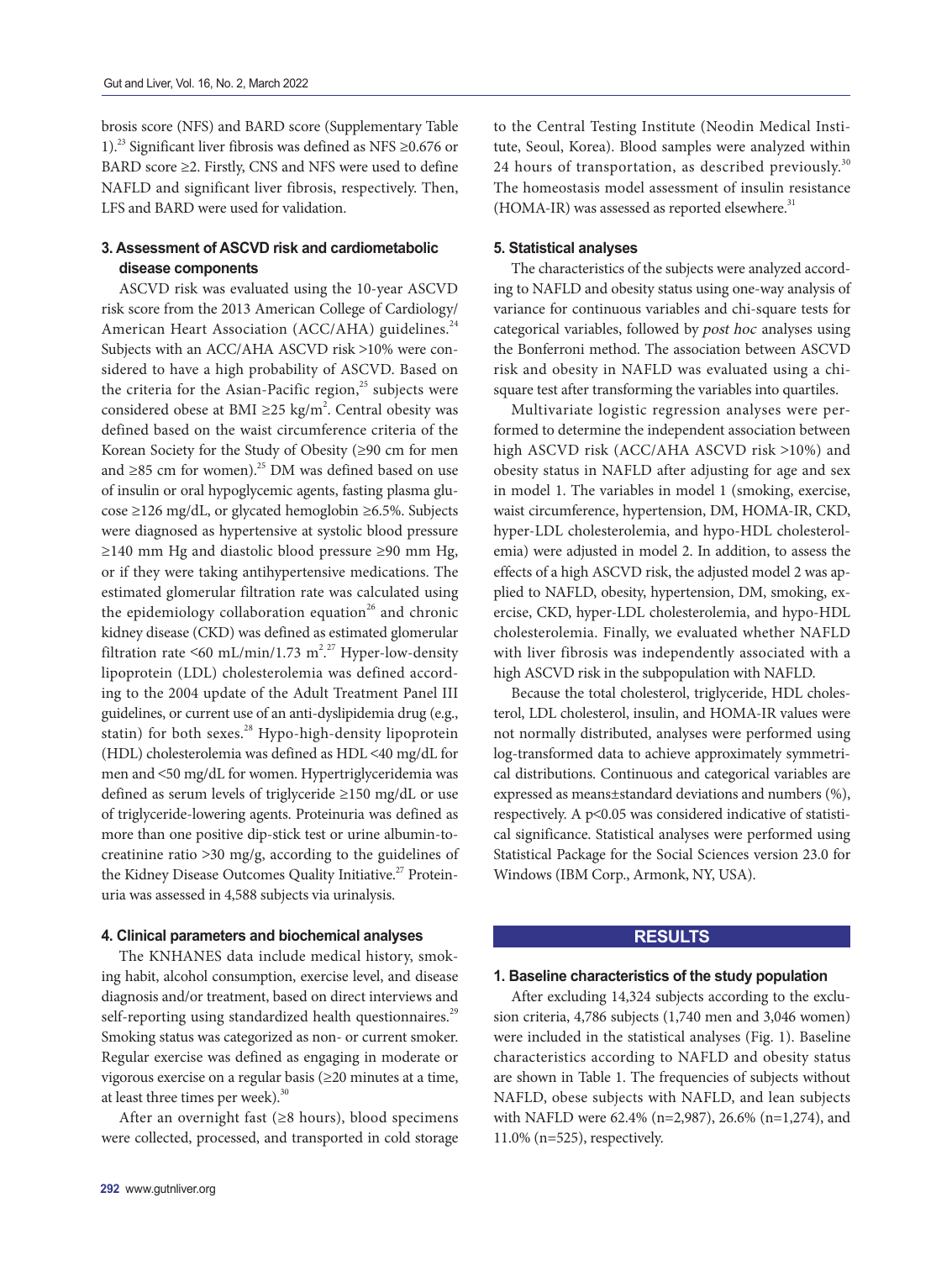#### Table 1. Baseline Characteristics

| Variable                                                         | $[n=2,987, 62.4\%]$ | Subjects without NAFLD Obese subjects with NAFLD Lean subjects with NAFLD<br>$[n=1,274, 26.6\%]$ | $[n=525, 11.0\%]$                     | p-value |
|------------------------------------------------------------------|---------------------|--------------------------------------------------------------------------------------------------|---------------------------------------|---------|
| Demographic variables                                            |                     |                                                                                                  |                                       |         |
| Age, yr                                                          | $56.6 \pm 11.7$     | $58.2 \pm 10.6$ <sup>+</sup>                                                                     | $60.5 \pm 10.8$ <sup>+.‡</sup>        | < 0.001 |
| Male sex                                                         | 924 (30.9)          | 513 $(40.3)^+$                                                                                   | $303(57.7)^{+1}$                      | < 0.001 |
| Waist circumference, cm                                          | $77.4 \pm 7.0$      | $91.9\pm6.4$ <sup>+</sup>                                                                        | $85.4 \pm 6.1^{\text{+},\ddagger}$    | < 0.001 |
| Body mass index, kg/m <sup>2</sup>                               | $22.3 \pm 2.2$      | $27.5 \pm 2.2$ <sup>+</sup>                                                                      | $23.7 \pm 1.1^{+4}$                   | < 0.001 |
| Systolic blood pressure, mm Hg                                   | $118.4 \pm 17.6$    | $125.8 \pm 16.4$ <sup>+</sup>                                                                    | $124.8 \pm 17.0$ <sup>+</sup>         | < 0.001 |
| Diastolic blood pressure, mm Hg                                  | 73.8±10.0           | $78.7 \pm 10.0$ <sup>+</sup>                                                                     | $76.6 \pm 10.5$ <sup>+,‡</sup>        | < 0.001 |
| Hypertension                                                     | 824 (27.6)          | $684$ (53.7) <sup>+</sup>                                                                        | $251(47.8)^+$                         | < 0.001 |
| Metabolic syndrome                                               | 541 (18.1)          | $942$ $[73.9]$ <sup>+</sup>                                                                      | 377 [71.8] <sup>+</sup>               | < 0.001 |
| Diabetes mellitus                                                | 153(5.1)            | 291 (22.8) <sup>+</sup>                                                                          | $171$ $(32.6)$ <sup>+,‡</sup>         | < 0.001 |
| Current smoker                                                   | 365 (12.2)          | 184 (14.4)                                                                                       | $118(22.5)^{+4}$                      | < 0.001 |
| Central obesity                                                  | 710 (23.8)          | $1,090(85.6)^+$                                                                                  | $242$ $(11.8)^{+1}$                   | < 0.001 |
| Obesity                                                          | 337 [11.3]          | $1,274$ $(100)^+$                                                                                | $0^{+,+}$                             | < 0.001 |
| Exercise                                                         | 472 (15.8)          | 191 (15.0)                                                                                       | 64 (12.2)                             | 0.046   |
| Laboratory variables                                             |                     |                                                                                                  |                                       |         |
| Fasting blood glucose, mg/dL                                     | $93.8 \pm 12.7$     | $108.3 \pm 28.7$ <sup>+</sup>                                                                    | $117.3 \pm 40.6$ <sup>+,‡</sup>       | < 0.001 |
| Insulin, µIU/mL*                                                 | $8.6 \pm 3.2$       | $12.6 \pm 5.8$ <sup>+</sup>                                                                      | $10.9 \pm 5.8$ <sup>+,‡</sup>         | < 0.001 |
| Homeostatic model assessment of insulin resistance*              | $2.0 + 0.9$         | $3.4 \pm 2.0^+$                                                                                  | $3.1 \pm 2.0^{+,}$                    | < 0.001 |
| Total cholesterol, mg/dL                                         | $191.2 \pm 34.5$    | $202.4 \pm 37.5$ <sup>+</sup>                                                                    | $199.4 \pm 38.0^+$                    | < 0.001 |
| Triglyceride, mg/dL*                                             | 104.3±54.6          | $175.2 \pm 95.7$ <sup>+</sup>                                                                    | $219.4 \pm 128.4^{\text{+},\ddagger}$ | < 0.001 |
| High density lipoprotein cholesterol, mg/dL*                     | $54.5 \pm 12.4$     | $47.0 \pm 10.5$ <sup>+</sup>                                                                     | $43.9 \pm 9.6$ <sup>+,‡</sup>         | < 0.001 |
| Low density lipoprotein cholesterol, mg/dL*                      | 119.8±30.7          | $125.8 \pm 34.0^+$                                                                               | $119.0 \pm 34.2^+$                    | < 0.001 |
| Serum creatinine, mg/dL                                          | $0.8 + 0.2$         | $0.9 \pm 0.2$ <sup>+</sup>                                                                       | $0.9 \pm 0.2^{\ddagger}$              | < 0.001 |
| Estimated glomerular filtration rate, mL/min/1.73 m <sup>2</sup> | $89.8 \pm 15.4$     | $86.1 \pm 16.1$ <sup>+</sup>                                                                     | $85.1 \pm 14.8^{\ddagger}$            | < 0.001 |
| Aspartate aminotransferase, IU/L*                                | $20.7 + 6.8$        | $25.0 \pm 11.5$ <sup>+</sup>                                                                     | $25.4 \pm 10.8$ <sup>++</sup>         | < 0.001 |
| Alanine aminotransferase, IU/L*                                  | $16.7 \pm 7.4$      | $28.0 \pm 18.8$ <sup>+</sup>                                                                     | $29.6 \pm 18.2^{\ddagger}$            | < 0.001 |
| Platelet count. 10 <sup>9</sup> /L <sup>*</sup>                  | 255.2±58.7          | 257.4±58.9                                                                                       | $251.5 \pm 25.5$                      | 0.950   |
| Gamma glutamyl-transpeptidase, IU/L*                             | $24.0 + 41.9$       | $39.6 \pm 44.4$ <sup>+</sup>                                                                     | $50.6 \pm 69.2$ <sup>+,‡</sup>        | < 0.001 |
| Proteinuria                                                      | 28 (1.0)            | $36(2.9)^+$                                                                                      | $17(3.3)^+$                           | < 0.001 |
| Liver steatosis                                                  |                     |                                                                                                  |                                       |         |
| Comprehensive NAFLD score                                        | $13.7 \pm 11.5$     | $73.4 \pm 17.2$ <sup>+</sup>                                                                     | $59.4 \pm 14.6$ <sup>+.‡</sup>        | < 0.001 |
| NAFLD liver fat score                                            | $16.1 \pm 12.3$     | $56.1 \pm 19.4$ <sup>+</sup>                                                                     | $44.2 \pm 16.9$ <sup>+,‡</sup>        | < 0.001 |

Data are presented as mean±SD or number (%).

NAFLD, nonalcoholic fatty liver disease.

\*Log-transformed; † p<0.05 by post hoc analyses compared without NAFLD; ‡ p<0.05 by post hoc analyses compared with obese NAFLD.

Obese subjects with NAFLD were significantly older (mean 58.2 years vs 56.6 years) and there was a significantly higher proportion of males' sex those without NAFLD (40.3% vs 30.9%) (all p<0.05; hereafter, all p<0.05 unless otherwise noted); the same was true among lean subjects (mean 60.5 years vs 56.6 years; 57.7% vs 30.9%). Subjects with NAFLD, regardless of obese or lean status, showed unfavorable characteristics, such as larger waist circumference, higher BMI, higher blood pressure, and higher frequencies of hypertension, metabolic syndrome, DM, central obesity, and obesity compared to those without NAFLD.

Compared to subjects with obese NAFLD, those with lean NAFLD were significantly older (mean 60.5 years vs 58.2 years) and there were significantly more males (57.7% vs 40.3%). They had significantly lower waist circumferences (mean 85.4 cm vs 91.9 cm), BMIs (mean 23.7 kg/m<sup>2</sup> vs 27.5

kg/m<sup>2</sup>), and diastolic blood pressures (mean 76.6 mm Hg vs 78.7 mm Hg) but higher rates of diabetes (32.6% vs 22.8%) and current smoking (22.5% vs 14.4%). In addition, they had significantly higher levels of fasting blood glucose (mean 117.3 mg/dL vs 108.3 mg/dL), triglycerides (mean 219.4 mg/dL vs 175.2 mg/dL), aspartate aminotransferase (mean 25.4 IU/L vs 25.0 IU/L), alanine aminotransferase (mean 29.6 IU/L vs 28.0 IU/L), and gamma glutamyl-transpeptidase (mean 50.6 IU/L vs 39.6 IU/L) levels, but significantly lower levels of insulin (mean 10.9 µIU/mL vs 12.6 µIU/ mL), HOMA-IR (mean 3.1 vs 3.4), HDL (mean 43.9 mg/dL vs 47.0 mg/dL), LDL (mean 119.0 mg/dL vs 125.8 mg/dL), and estimated glomerular filtration rate (mean 85.1 mL/  $min/1.73$  m<sup>2</sup> vs 86.1 mL/min/1.73 m<sup>2</sup>). Finally, they had a significantly lower CNS (mean 59.4 vs 73.4) and LFS (mean 44.2 vs 56.1). The frequencies of hypertension, metabolic syndrome, and regular exercise were similar between the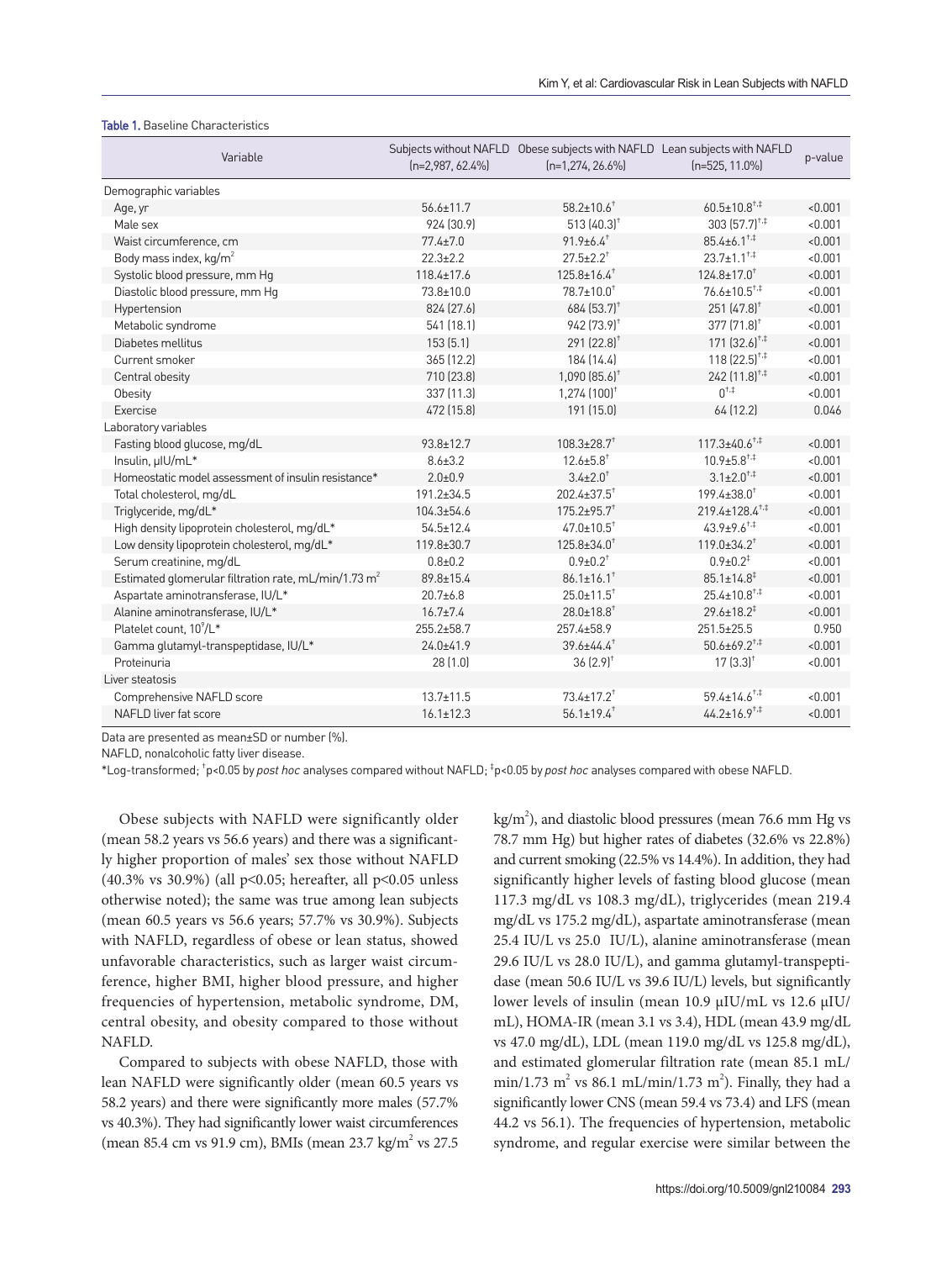groups. As expected, CNS and LFS were significantly higher in subjects NAFLD than in those without NAFLD (mean 73.4 and 59.4 vs 13.7 for CNS; mean 56.1 and 44.2 vs 16.1 for LFS).

# **2. Association between ASCVD risk and NAFLD/ obesity status**

ASCVD scores and the relative risk of ASCVD according to NAFLD/obesity status are shown in Fig. 2. Subjects with lean NAFLD had a significantly higher ASCVD score and prevalence of a high ASCVD risk (mean 15.6±14.0, 51.6%), followed by subjects with obese NAFLD and those without NAFLD (mean 11.2±11.4, 39.8%; mean 7.9±10.9, 25.5%; respectively, all p<0.001). Similar findings were obtained when NAFLD was defined using the LFS (Supplementary Fig. 1). When obesity was defined as BMI  $\geq 30$ kg/m<sup>2</sup>, ASCVD scores and the proportion of high ASCVD risk among obese NAFLD subjects were significantly lower than those among lean NAFLD subjects (mean 11.2±11.4, 39.8% vs mean 15.6±14.0, 51.6%; all p<0.001) (Supplementary Fig. 2).

#### **3. Relative risks for cardiometabolic risk factors**

The adjusted relative risks for cardiometabolic factors were analyzed when NAFLD was defined based on the CNS (Table 2). Risks for hypertension, DM, hypo-HDL cholesterolemia, hypertriglyceridemia, and proteinuria were significantly higher in the lean group whereas the risks of CKD and hyper-LDL cholesterolemia were significantly higher in the obese group. Next, we repeated the analysis after defining NAFLD based on the LFS (Supplementary Table 2).

# **4. Association between a high probability of ASCVD and NAFLD/obesity status**

The associations between a high probability of ASCVD and NAFLD/obesity status with multistep adjustments are shown in Table 3. When CNS was used to define NAFLD and the relative risk of ASCVD was assessed after sufficient adjustment (model 2), lean subjects had a higher OR for a high probability of ASCVD than those with obese NAFLD (odds ratio 2.63 vs 2.05; all p<0.001) or subjects without NAFLD. We also repeated the analysis after defin-





ASCVD, atherosclerotic cardiovascular disease; NAFLD, nonalcoholic fatty liver disease; CNS, comprehensive NAFLD score.

| Table 2. Cardiometabolic Risk Factors Stratified by Obesity and NAFLD Status Using the Comprehensive NAFLD Score |  |  |  |  |
|------------------------------------------------------------------------------------------------------------------|--|--|--|--|
|                                                                                                                  |  |  |  |  |

| Variable                  | Subjects without NAFLD | Obese subjects with NAFLD |         | Lean subjects with NAFLD |         |  |
|---------------------------|------------------------|---------------------------|---------|--------------------------|---------|--|
|                           | OR [95% CI]            | OR (95% CI)               | p-value | OR (95% CI)              | p-value |  |
| Hypertension              | 1.00 (reference)       | 3.23 (2.78-3.73)          | < 0.001 | 5.40 (4.37-6.68)         | < 0.001 |  |
| Diabetes mellitus         | 1.00 (reference)       | 5.40 (4.37-10.29)         | < 0.001 | 8.00 (6.22-10.29)        | < 0.001 |  |
| Chronic kidney disease    | 1.00 (reference)       | 1.85 (1.37-2.50)          | < 0.001 | $1.50$ $[1.01 - 2.23]$   | 0.043   |  |
| Hyper-LDL cholesterolemia | 1.00 (reference)       | 2.24 (1.94-2.59)          | < 0.001 | 2.09 (1.71-2.55)         | < 0.001 |  |
| Hypo-HDL cholesterolemia  | 1.00 (reference)       | 2.94 (2.55-3.39)          | < 0.001 | 4.29 (3.48-5.31)         | < 0.001 |  |
| Hypertriglyceridemia      | 1.00 (reference)       | 5.46 (4.72-6.30)          | < 0.001 | 10.29 (8.29-12.76)       | < 0.001 |  |
| Proteinuria               | 1.00 (reference)       | 2.90 (1.76-4.77)          | < 0.001 | $3.01$ $(1.61 - 5.61)$   | 0.001   |  |

Adjusted for age and sex.

NAFLD, nonalcoholic fatty liver disease; OR, odds ratio; CI, confidence interval; LDL, low-density lipoprotein; HDL, high-density lipoprotein.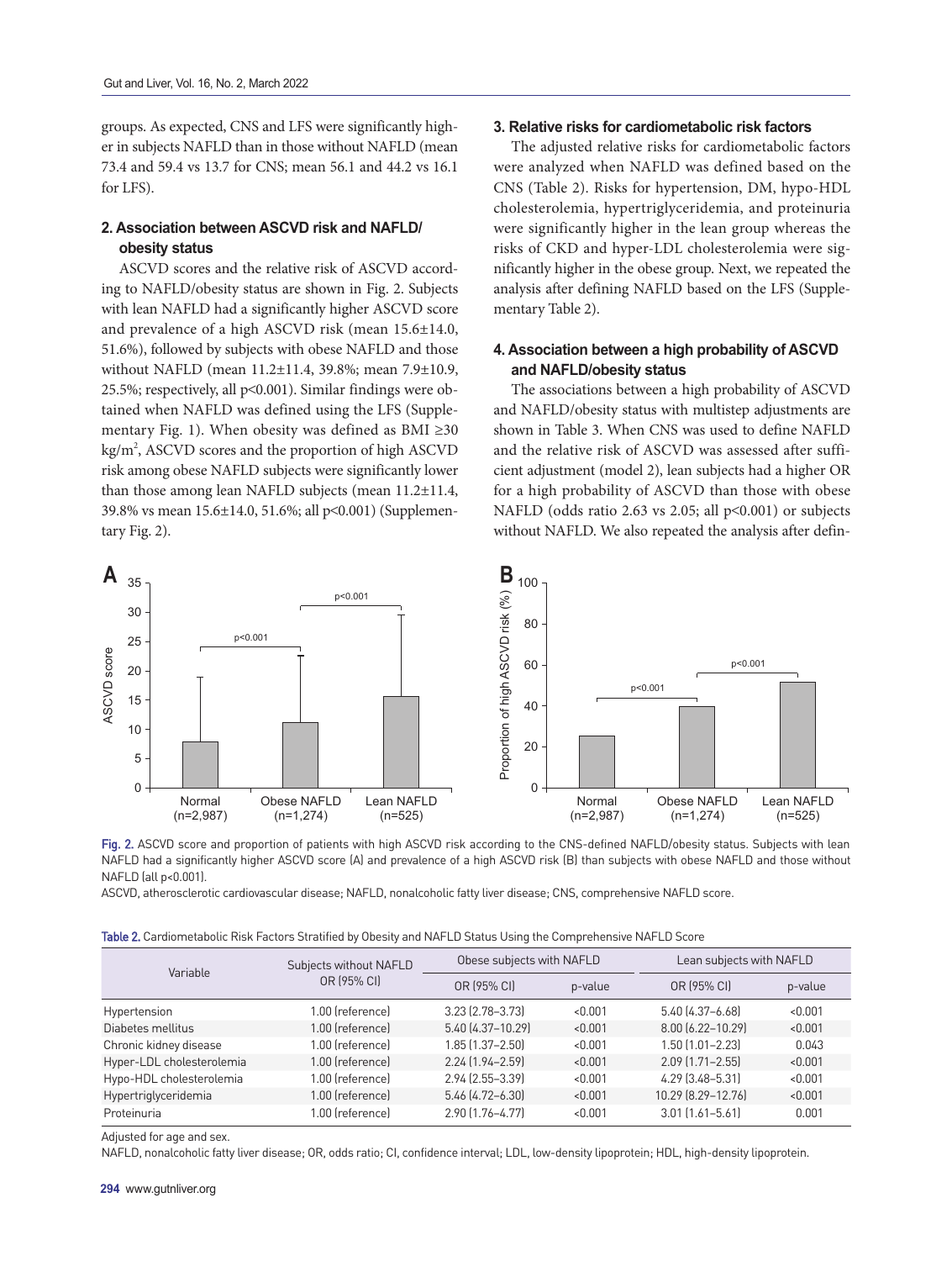| Subjects without<br>Model<br>NAFLD OR (95% CI) |                  | Obese subjects with NAFLD |             |                        | Lean subjects with NAFLD |  |
|------------------------------------------------|------------------|---------------------------|-------------|------------------------|--------------------------|--|
|                                                | OR (95% CI)      | p-value                   | OR (95% CI) | p-value                |                          |  |
| Crude                                          | 1.00 (reference) | 1.93 (1.68-2.22)          | < 0.001     | $3.12$ (2.58-3.77)     | < 0.001                  |  |
| Model 1                                        | 1.00 (reference) | $3.68$ $[2.89 - 4.69]$    | < 0.001     | $3.71$ $(2.68 - 5.14)$ | < 0.001                  |  |
| Model 2                                        | 1.00 (reference) | 2.05 (1.37-3.07)          | 0.001       | 2.63 (1.61-3.58)       | < 0.001                  |  |

|  | <b>Table 3.</b> High Probability of ASCVD According to Obesity and NAFLD Based on the Comprehensive NAFLD Score |  |
|--|-----------------------------------------------------------------------------------------------------------------|--|
|  |                                                                                                                 |  |

ASCVD, atherosclerotic cardiovascular disease; NAFLD, nonalcoholic fatty liver disease; OR, odds ratio; CI, confidence interval.

Model 1: adjusted for age and sex and model 2: adjusted for age, sex, smoking, exercise, waist circumference, hypertension, diabetes, homeostasis model assessment of insulin resistance, chronic kidney disease, and hyper-low-density lipoprotein cholesterolemia.



Fig. 3. ASCVD score and proportion of patients with high ASCVD risk according to NFS-defined significant liver fibrosis stratified by the CNSdefined NAFLD/obesity status. Lean subjects with NFS-defined significant liver fibrosis had a significantly higher ASCVD score (A) and prevalence of a high ASCVD risk (B) than obese subjects with significant liver fibrosis and those without significant liver fibrosis (all p<0.001). ASCVD, atherosclerotic cardiovascular disease; NAFLD, nonalcoholic fatty liver disease; NFS, NAFLD fibrosis score; CNS, comprehensive NAFLD score.

| Table 4. High Probability of ASCVD According to Obesity and Significant Fibrosis Based on the NAFLD Fibrosis Score |  |  |  |
|--------------------------------------------------------------------------------------------------------------------|--|--|--|
|                                                                                                                    |  |  |  |

| Model       | NAFLD with no fibrosis | Obese NAFLD subjects with significant fibrosis |         | Lean NAFLD subjects with significant fibrosis |         |
|-------------|------------------------|------------------------------------------------|---------|-----------------------------------------------|---------|
| OR (95% CI) |                        | OR (95% CI)                                    | p-value | OR (95% CI)                                   | p-value |
| Crude       | 1.00 (reference)       | 1.66 (1.33-2.08)                               | < 0.001 | $2.61$ $[1.98 - 3.43]$                        | < 0.001 |
| Model 1     | 1.00 (reference)       | $2.20$ $[1.59 - 3.06]$                         | < 0.001 | $2.53$ $[1.40 - 4.56]$                        | 0.002   |
| Model 2     | 1.00 (reference)       | 1.93 (1.28–3.63)                               | 0.002   | $2.60$ $(1.14 - 5.91)$                        | 0.023   |

ASCVD, atherosclerotic cardiovascular disease; NAFLD, nonalcoholic fatty liver disease; OR, odds ratio; CI, confidence interval. Model 1: adjusted for age and sex and model 2: adjusted for age, sex, smoking, exercise, waist circumference, hypertension, diabetes, homeostasis model assessment of insulin resistance, chronic kidney disease, and hyper-low-density lipoprotein cholesterolemia.

ing NAFLD based on the LFS (Supplementary Table 3).

# **5. Association between ASCVD risk and significant liver fibrosis**

<span id="page-5-0"></span>Because fibrosis progression is significantly associated with an increased risk for ASCVD among subjects with NAFLD,<sup>[32](#page-9-5)</sup> we selected subjects with NAFLD for further statistical analyses (n=1,799). Lean subjects with NFSdefined significant liver fibrosis had a significantly higher ASCVD score and prevalence of a high ASCVD risk (mean 25.6±15.7, 82.0%), followed by obese subjects with NFS-

defined significant liver fibrosis and those without NFSdefined significant liver fibrosis (mean 19.5±14.1, 70.3%; mean 9.7±9.8, 33.3%; respectively, all p<0.001) (Fig. 3). When BARD was used to define significant liver fibrosis, similar findings were obtained (Supplementary Fig. 3).

# **6. Association between a high probability of ASCVD and significant liver fibrosis**

The associations between a high probability of ASCVD and significant liver fibrosis stratified by obesity among subjects with NAFLD according to multistep adjustments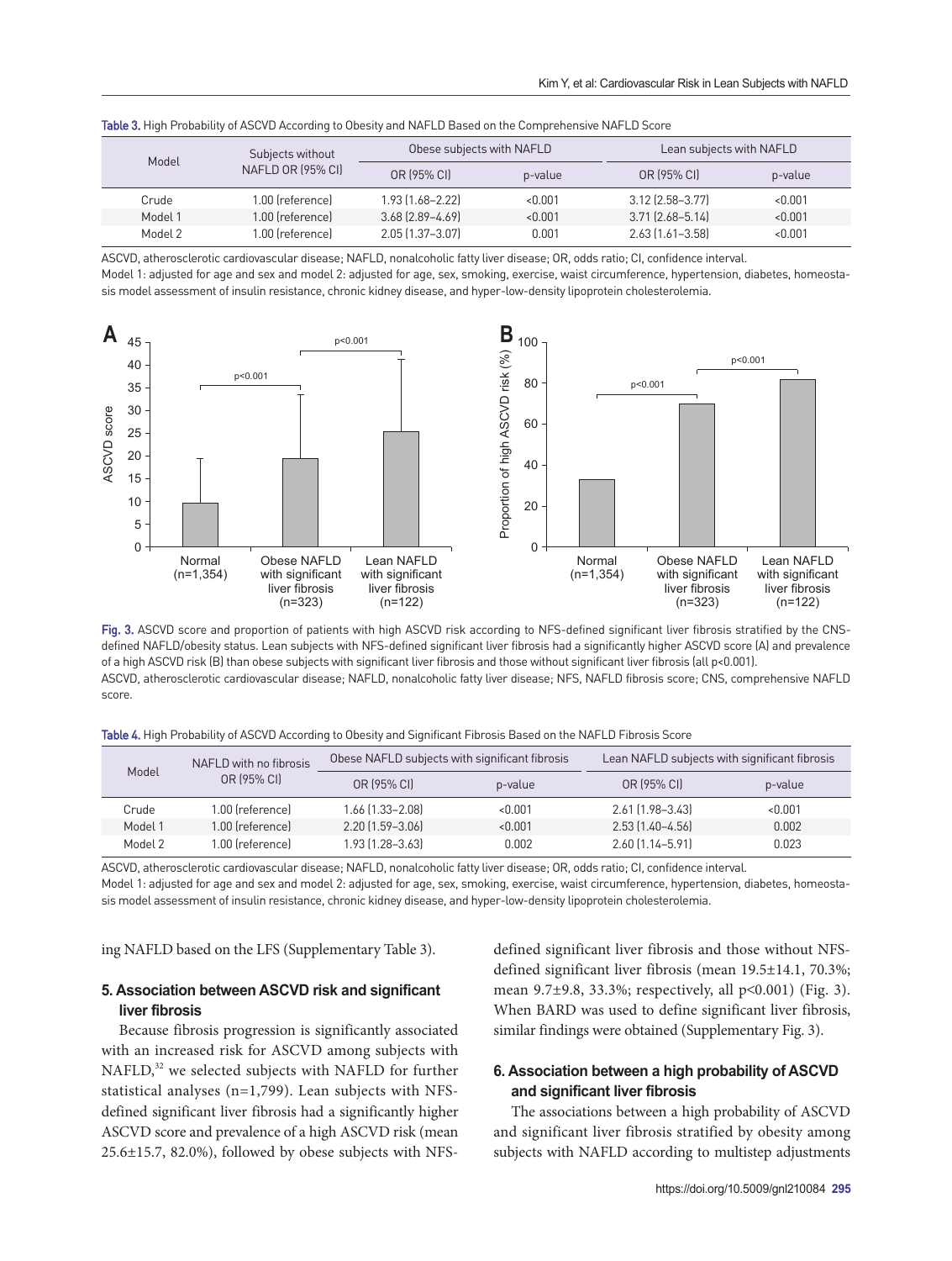are shown in Table 4. When NFS was used to define significant fibrosis and the relative risk of ASCVD was assessed after sufficient adjustment (model 2), subjects with lean NAFLD and significant liver fibrosis showed a significantly higher OR for the risk of ASCVD than subjects with obese NAFLD with or without significant liver fibrosis (odds ratio, 2.60 vs 1.93; p=0.023). When BARD was used to define significant liver fibrosis, similar findings were obtained (Supplementary Table 4).

# **DISCUSSION**

<span id="page-6-1"></span>A close association between NAFLD and obesity has consistently been reported.<sup>3,19</sup> In this context, most subjects with NAFLD are overweight/obese and have varying com-ponents of metabolic syndrome.<sup>4,[33](#page-9-6)</sup> Nonetheless, a significant proportion of subjects with NAFLD are lean, although the clinical implications are unclear.<sup>34</sup> Accordingly, using nationwide, population-based, cross-sectional data, we investigated whether ASCVD risk differs according to obesity in patients with NAFLD and checked whether similar results can be reproduced in subgroups with significant liver fibrosis.

Subjects with lean NAFLD had significantly higher AS-CVD scores and a greater chance of having high ASCVD risk than those with obese NAFLD. Even if obesity was defined as BMI ≥30 kg/m<sup>2</sup>, our main findings were nearly the same. Hypertension, DM, hypo-HDL cholesterolemia, hypertriglyceridemia, and albuminuria significantly increased the risk of ASCVD in lean compared to obese subjects with NAFLD. After appropriate adjustment, lean subjects with NAFLD had a significantly higher ASCVD risk than obese subjects with or without NAFLD. Furthermore, after adjustment, lean subjects with significant liver fibrosis had the highest ASCVD risk, followed by obese subjects with significant liver fibrosis and those without significant liver fibrosis.

<span id="page-6-3"></span>This study had several strengths. First, the selected cohort was large (n>4,000), ensuring statistical reliability and robust results. Furthermore, the proportion of lean subjects with NAFLD in the cohort (11.0%) was similar to that in previous Asian studies (9% to  $23.5\%$ ).<sup>[13](#page-8-5),[35](#page-9-8)</sup> This suggests that the subjects were selected appropriately and that the results are applicable to other Asian populations, although further validation is required for other ethnic groups. In addition, the prevalence of subjects with NAFLD (37.6%) was similar to that in a recent Asian study.<sup>36</sup> Therefore, our study population, a nationwide representative cohort, was selected appropriately based on noninvasive surrogates for statistical analyses.

Second, to the best of our knowledge, this is the first report of an independent association between ASCVD risk and NAFLD according to obesity status. NAFLD and obesity are significant risk factors for cardiovascular events.<sup>17-19</sup> However, after controlling for important confounders, lean NAFLD was associated with a higher ASCVD score and an increased prevalence of a high ASCVD risk compared to obese NAFLD; moreover, this finding was reproduced in the subgroup with significant liver fibrosis. In addition, our results provide evidence on the prognosis of lean NAFLD. Unlike the prognosis and complications of overall NAFLD, the data on lean NAFLD are scarce. Two studies have reported a higher mortality rate for lean compared to obese NAFLD.<sup>37,38</sup> Moreover, CVD accounted for approximately one quarter of the causes of death. $37$  In our study, subjects with lean NAFLD were at markedly increased risk for individual cardiometabolic components and ASCVD compared to those with obese NAFLD. These data indicate that lean subjects with NAFLD should be counselled about the risk for unfavorable cardiovascular outcomes and man-aged accordingly.<sup>[39](#page-9-11)</sup>

<span id="page-6-5"></span><span id="page-6-4"></span><span id="page-6-0"></span>Third, the influence of NAFLD on ASCVD might have been biased because most subjects with NAFLD had simple hepatic steatosis, which has a very favorable prognosis. Thus, we selected subjects with NAFLD to determine whether the co-existence of significant liver fibrosis is significantly associated with ASCVD risk, because liver fibrosis can be considered a sequela of the inflammatory process of NAFLD. In addition, liver fibrosis is the single most important factor as well as a clinically relevant issue that correlates with poor outcomes.<sup>40</sup> In the subgroup with NAFLD, around 20% of subjects had significant liver fibrosis, indicating that lean subjects had higher ASCVD risk than obese subjects among those with NAFLD and significant fibrosis.

<span id="page-6-6"></span>We are also aware of several unresolved issues that should be addressed. First, although we used well-validated liver fibrosis and steatosis prediction models, liver imaging and histological information was not available because of the high cost of ultrasonography and ethical concerns regarding screening of a large national population-based cohort. KNHANES participants who gave informed consent underwent only serum tests. In addition, because cancer diagnosis in the KNHANES was based on a questionnaire, not ultrasonography, subjects with hepatocellular carcinoma were excluded.

<span id="page-6-2"></span>Second, because of the cross-sectional nature of the study, we could not assess the longitudinal dynamic association between changes in NAFLD, obesity status, and ASCVD risk. We were also unable to assess the effects of therapeutic interventions, such as lifestyle modification,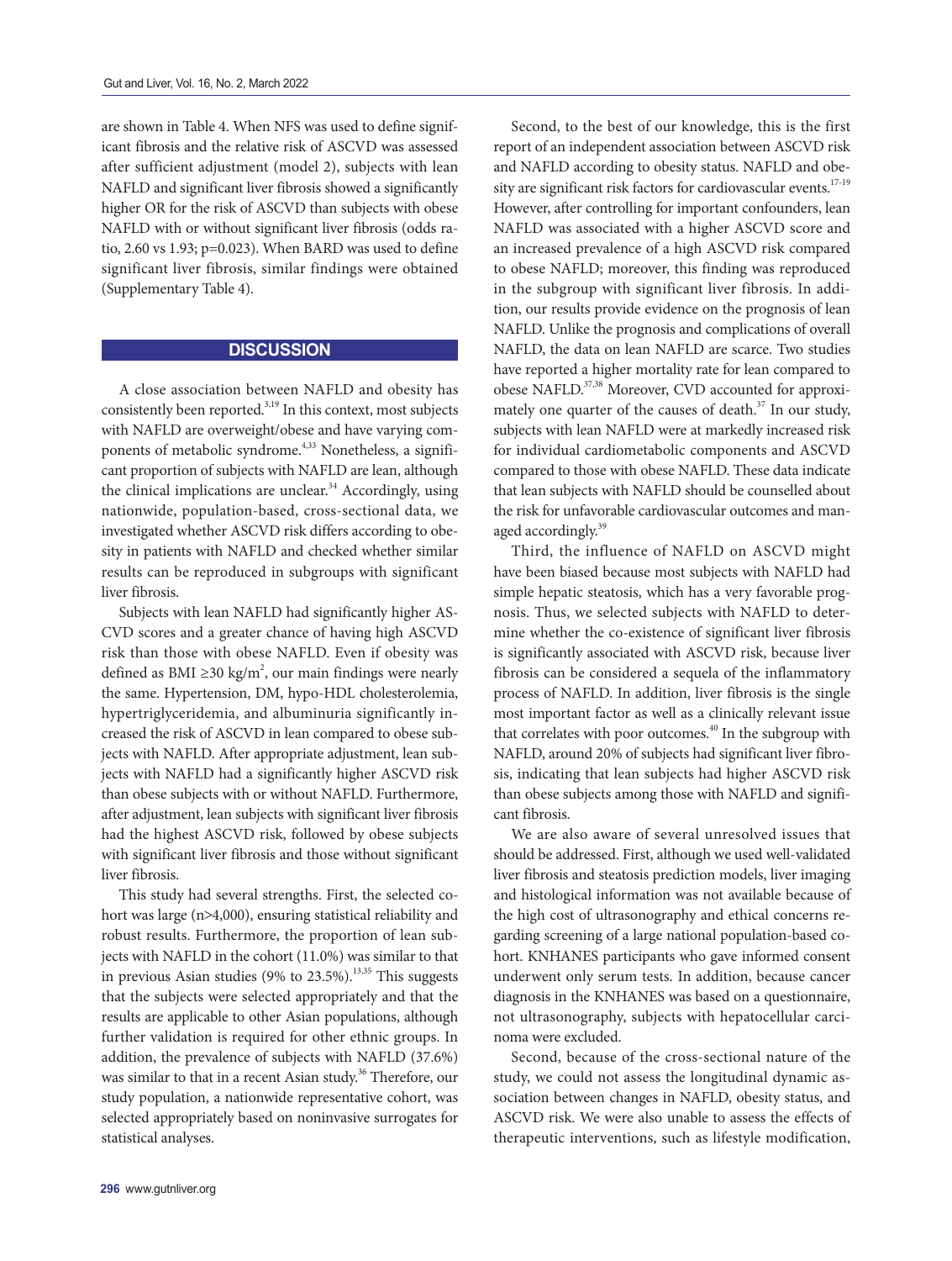exercise, weight loss, medications, nutritional support, and protein supplements, on NAFLD, obesity, and ASCVD risk. Nevertheless, our results reveal the need to screen patients with NAFLD, particularly lean patients, to identify those at high risk for ASCVD requiring intensive medical therapy.

Third, we used a pooled cohort risk equation to assess ASCVD risk and did not examine the risk for real clinical events during follow-up. The 10-year ASCVD risk with primary prevention is estimated in the blood cholesterol guidelines of the ACC/AHA. However, because the equation for calculating ASCVD risk might have been in the study population, our findings should be interpreted with caution.

Finally, several serum markers, such as HbA1c, were available for only a small proportion of the subjects. Thus, the incremental influence on the final results, not simply the presence of DM, could not be assessed. In addition, detailed information regarding antihypertensive and antidiabetic drugs was not available, preventing analyses of their influence. Furthermore, although we excluded subjects known to have chronic liver diseases (such as viral hepatitis and alcoholic liver disease), those with other types of such diseases (such as Wilson disease, autoimmune liver disease, or primary biliary hepatopathy) might have been included, which may have biased the results. Moreover, as a result of the limitations of general medical examination, we could not adjust for dietary preference and genetic risk factors (including patatin-like phospholipase domaincontaining 3 and transmembrane 6 superfamily member 2), which could affect the risk for lean NAFLD.<sup>[41](#page-9-13)</sup>

<span id="page-7-1"></span><span id="page-7-0"></span>Although the characteristics and underlying pathophysiological mechanism of lean NAFLD/nonalcoholic steatohepatitis are unclear, individuals with a low BMI are likely to have reduced lean body mass, particularly muscle mass, which could lead to unfavorable traits related to cardiovascular outcomes.[42](#page-9-14) In addition, fat tissue in a distinct depot may have protective functions, particularly in people with chronic diseases[.43](#page-9-15) Subcutaneous fat can act as a metabolic reservoir, protecting other organs from lipotoxicity and ectopic fat formation, and leg fat is associated with lower ASCVD risk and cardiometabolic risk factors.<sup>[44](#page-9-16)</sup>

<span id="page-7-3"></span><span id="page-7-2"></span>In conclusion, this nationwide survey of a representative sample of Korean individuals demonstrated that, despite a more favorable metabolic profile, subjects with lean NAFLD had a significantly higher ASCVD score and prevalence of a high ASCVD risk than those with obese NAFLD. Similarly, lean subjects with significant liver fibrosis were at higher risk for ASCVD than obese subjects in the subpopulation with NAFLD. In this context, the presence of fatty liver should prompt clinicians to address metabolic conditions that could modify the long-term outcomes, irrespective of body weight. Prospective, welldesigned, longitudinal studies are needed to elucidate the complex relationships among NAFLD, obesity, and cardiovascular risk.

#### **CONFLICTS OF INTEREST**

S.H.A. and S.U.K are editorial board members of the journal but were not involved in the peer reviewer selection, evaluation, or decision process of this article. No other potential conflicts of interest relevant to this article were reported.

### **ACKNOWLEDGEMENTS**

This study was supported by Basic Science Research Program through the National Research Foundation of Korea (NRF) funded by the Ministry of Science, ICT and Future Planning (2019R1A2C4070136), by the Ministry of Education (2018R1D1A1B07050005), and by the Korea Healthcare Technology R&D Project, Ministry of Health and Welfare (HI17C0913), Republic of Korea. The funders had no role in study design, data collection, and analysis, decision to publish, or preparation of the manuscript.

#### **AUTHOR CONTRIBUTIONS**

Conception and design: S.U.K., Y.H.L., Y.K., E.H. Development of methodology: S.U.K., Y.H.L., Y.K., E.H. Analysis and interpretation of data: S.U.K., Y.H.L., Y.K., E.H. Writing, review, and/or revision of the manuscript: S.U.K., Y.H.L., Y.K., E.H. Administrative, technical, or material support: S.U.K., Y.H.L., J.S.L., H.W.L., B.K.K., M.K.K., H.S.K., J.Y.P., D.Y.K., S.H.A., B.W.L., E.S.K., B.S.C., Y.K., E.H. Study supervision: S.U.K., Y.H.L.

### **ORCID**

Yuna Kim https://orcid.org/0000-0003-1574-9121 Eugene Han https://orcid.org/0000-0002-3237-3317 Jae Seung Lee https://orcid.org/0000-0002-2371-0967 Hye Won Lee https://orcid.org/0000-0002-3552-3560 Beom Kyung Kim https://orcid.org/0000-0002-5363-2496 Mi Kyung Kim https://orcid.org/0000-0002-7388-2660 Hye Soon Kim https://orcid.org/0000-0001-6298-3506 Jun Yong Park https://orcid.org/0000-0001-6324-2224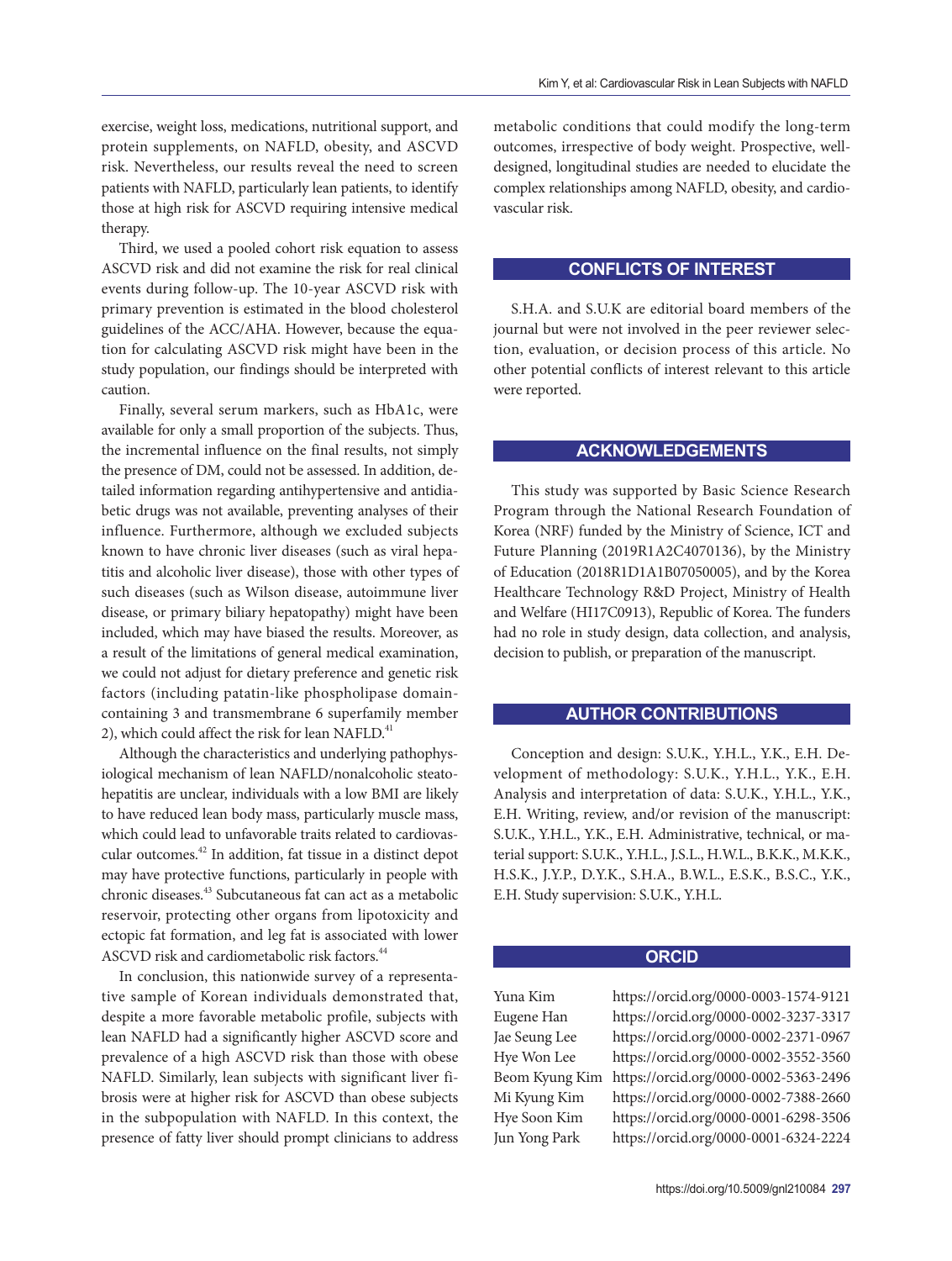Do Young Kim https://orcid.org/0000-0002-8327-3439 Sang Hoon Ahn https://orcid.org/0000-0002-3629-4624 Byung-Wan Lee https://orcid.org/0000-0002-9899-4992 Eun Seok Kang https://orcid.org/0000-0002-0364-4675 Bong-Soo Cha https://orcid.org/0000-0003-0542-2854 Yong-ho Lee https://orcid.org/0000-0002-6219-4942 Seung Up Kim https://orcid.org/0000-0002-9658-8050

# **SUPPLEMENTARY MATERIALS**

Supplementary materials can be accessed at https://doi. org/10.5009/gnl210084.

### **REFERENCES**

- <span id="page-8-0"></span>[1.](#page-0-0) Chalasani N, Younossi Z, Lavine JE, et al. The diagnosis and management of nonalcoholic fatty liver disease: practice guidance from the American Association for the Study of Liver Diseases. Hepatology 2018;67:328-357.
- [2.](#page-0-0) Younossi ZM, Koenig AB, Abdelatif D, Fazel Y, Henry L, Wymer M. Global epidemiology of nonalcoholic fatty liver disease: meta-analytic assessment of prevalence, incidence, and outcomes. Hepatology 2016;64:73-84.
- <span id="page-8-14"></span>[3.](#page-0-0) Yoo JJ, Kim W, Kim MY, et al. Recent research trends and updates on nonalcoholic fatty liver disease. Clin Mol Hepatol 2019;25:1-11.
- <span id="page-8-1"></span>[4.](#page-0-1) Rotundo L, Persaud A, Feurdean M, Ahlawat S, Kim HS. The association of leptin with severity of non-alcoholic fatty liver disease: a population-based study. Clin Mol Hepatol 2018;24:392-401.
- [5.](#page-0-1) Fargion S, Porzio M, Fracanzani AL. Nonalcoholic fatty liver disease and vascular disease: state-of-the-art. World J Gastroenterol 2014;20:13306-13324.
- [6.](#page-0-1) Ma J, Hwang SJ, Pedley A, et al. Bi-directional analysis between fatty liver and cardiovascular disease risk factors. J Hepatol 2017;66:390-397.
- [7.](#page-0-1) Golabi P, Fukui N, Paik J, Sayiner M, Mishra A, Younossi ZM. Mortality risk detected by atherosclerotic cardiovascular disease score in patients with nonalcoholic fatty liver disease. Hepatol Commun 2019;3:1050-1060.
- <span id="page-8-2"></span>[8.](#page-0-2) Das K, Chowdhury A. Lean NASH: distinctiveness and clinical implication. Hepatol Int 2013;7 Suppl 2:806-813.
- <span id="page-8-3"></span>[9.](#page-0-3) Fan JG, Kim SU, Wong VW. New trends on obesity and NAFLD in Asia. J Hepatol 2017;67:862-873.
- <span id="page-8-4"></span>[10.](#page-0-3) Albhaisi S, Chowdhury A, Sanyal AJ. Non-alcoholic fatty liver disease in lean individuals. JHEP Rep 2019;1:329-341.
- [11.](#page-1-0) Sookoian S, Pirola CJ. Systematic review with meta-analysis: risk factors for non-alcoholic fatty liver disease suggest a shared altered metabolic and cardiovascular profile be-

tween lean and obese patients. Aliment Pharmacol Ther 2017;46:85-95.

- [12.](#page-1-0) Ando W, Yokomori H, Tsutsui N, et al. Serum matrix metalloproteinase-1 level represents disease activity as opposed to fibrosis in patients with histologically proven nonalcoholic steatohepatitis. Clin Mol Hepatol 2018;24:61-76.
- <span id="page-8-5"></span>[13.](#page-1-1) Leung JC, Loong TC, Wei JL, et al. Histological severity and clinical outcomes of nonalcoholic fatty liver disease in nonobese patients. Hepatology 2017;65:54-64.
- [14.](#page-1-1) Younes R, Bugianesi E. NASH in lean individuals. Semin Liver Dis 2019;39:86-95.
- <span id="page-8-6"></span>[15.](#page-1-2) Hagström H, Nasr P, Ekstedt M, et al. Cardiovascular risk factors in non-alcoholic fatty liver disease. Liver Int 2019;39:197-204.
- [16.](#page-1-2) Chen F, Esmaili S, Rogers GB, et al. Lean NAFLD: a distinct entity shaped by differential metabolic adaptation. Hepatology 2020;71:1213-1227.
- <span id="page-8-7"></span>[17.](#page-1-3) Ahmed MH, Barakat S, Almobarak AO. Nonalcoholic fatty liver disease and cardiovascular disease: has the time come for cardiologists to be hepatologists? J Obes 2012;2012:483135.
- [18.](#page-1-3) Adams LA, Anstee QM, Tilg H, Targher G. Non-alcoholic fatty liver disease and its relationship with cardiovascular disease and other extrahepatic diseases. Gut 2017;66:1138- 1153.
- <span id="page-8-15"></span>[19.](#page-1-3) Polyzos SA, Kountouras J, Mantzoros CS. Obesity and nonalcoholic fatty liver disease: from pathophysiology to therapeutics. Metabolism 2019;92:82-97.
- <span id="page-8-8"></span>[20.](#page-1-4) Kim Y. The Korea National Health and Nutrition Examination Survey (KNHANES): current status and challenges. Epidemiol Health 2014;36:e2014002.
- <span id="page-8-9"></span>[21.](#page-1-5) Lee YH, Bang H, Park YM, et al. Non-laboratory-based self-assessment screening score for non-alcoholic fatty liver disease: development, validation and comparison with other scores. PLoS One 2014;9:e107584.
- [22.](#page-1-5) Kotronen A, Peltonen M, Hakkarainen A, et al. Prediction of non-alcoholic fatty liver disease and liver fat using metabolic and genetic factors. Gastroenterology 2009;137:865-872.
- <span id="page-8-10"></span>[23.](#page-2-0) Cichoż-Lach H, Celiński K, Prozorow-Król B, Swatek J, Słomka M, Lach T. The BARD score and the NAFLD fibrosis score in the assessment of advanced liver fibrosis in nonalcoholic fatty liver disease. Med Sci Monit 2012;18:CR735- CR740.
- <span id="page-8-11"></span>[24.](#page-2-1) Goff DC Jr, Lloyd-Jones DM, Bennett G, et al. 2013 ACC/ AHA guideline on the assessment of cardiovascular risk: a report of the American College of Cardiology/American Heart Association Task Force on Practice Guidelines. Circulation 2014;129(25 Suppl 2):S49-S73.
- <span id="page-8-12"></span>[25.](#page-2-2) Oh SW. Obesity and metabolic syndrome in Korea. Diabetes Metab J 2011;35:561-566.
- <span id="page-8-13"></span>[26.](#page-2-3) Levey AS, Stevens LA, Schmid CH, et al. A new equation